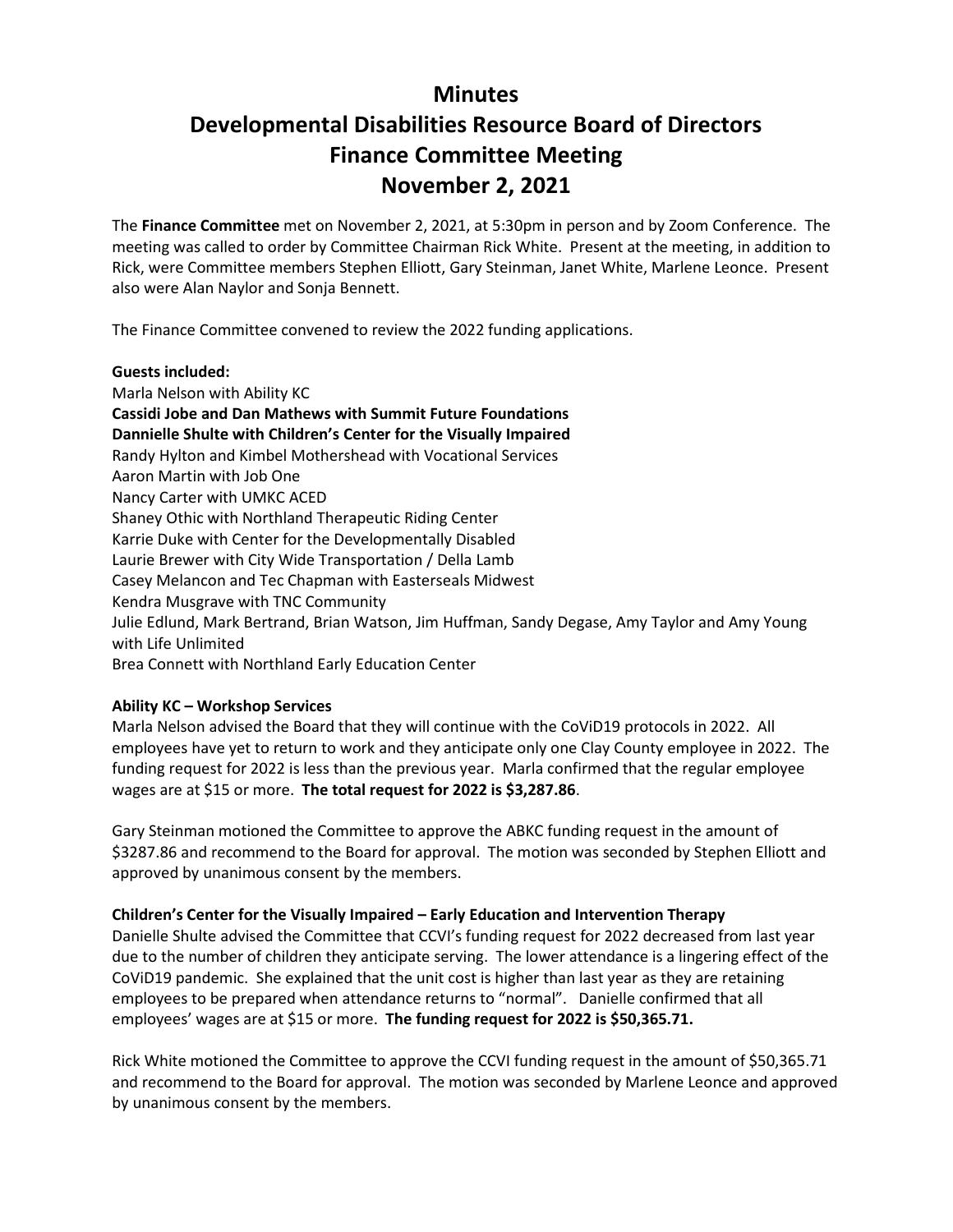#### **Vocational Services Inc. – Workshop Services, Rehabilitation, Work & Personal, Supported Employment**

Randy Hylton and Kimbel Mothershead represented Vocational Services Inc. (VSI) in requesting funding for the 2022 calendar year. The request by program is:

| <b>Workshop Services</b> | \$ | 1,218,632.00 |
|--------------------------|----|--------------|
| Rehabilitation           | Ś  | 246,358.00   |
| Work and Personal        | Ś  | 430,291.00   |
| Supported Employment     | Ś  | 135,037.00   |

**The total funding request is \$2,030,318.00** which is 1.45% less than 2021. The Workshop Services program is lower because all the employees have not returned since CoViD, nor do they expect them to return in 2022. Randy confirmed that their sales were up, and they anticipate no downturn in 2022 with the one concern being the supply chain delays which influences cardboard and glass availability. Randy also confirmed that all his regular employees are paid \$15 or more per hour.

Gary Steinman motioned the Committee to approve the VSI funding request by program as requested for a total in the amount of \$2,030,278.89 and recommend to the Board for approval. The motion was seconded by Stephen Elliott and approved by unanimous consent by the members.

#### **Job One – Supported Employment**

The application for funding for 2022 for Job One is 1% higher than the previous year. The program was started in mid-2020 and growth has been slower due to CoViD. Aaron Martin said they do intend to expand the program to Platte County in 2022. **The funding application request of \$26,322.68** fairly represents Clay County's part of the program not funded by other sources.

Rick White motioned the Committee to approve the Job One funding request in the amount of \$26,322.68 and recommend to the Board for approval. The motion was seconded by Marlene Leonce and approved by unanimous consent by the members.

#### **UMKC-ACED – Adult Continuing Education**

Nancy Carter represented the UMKC ACED program **requesting funding for two sessions in 2022 for a total amount of \$46,500**. The program is also supported by Platte County. She explained the program will be held on the NWMSU campus in the Northland. She said that they have had 45 students "roll in and out" of the program this year.

Rick White motioned the Committee to approve the UMKC ACED funding request in the amount of \$46,500.00 and recommend to the Board for approval. The motion was seconded by Marlene Leonce and approved by unanimous consent by the members.

#### **Northland Therapeutic Riding Center – Therapeutic Horseback Riding**

Shaney Othic provided the 2022 funding request for **Northland Therapeutic Riding Center (NTRC) in the amount of \$62,759.50.** This represents a 5.5% increase over last year and primarily due to the increase in personnel due to the growth of the program.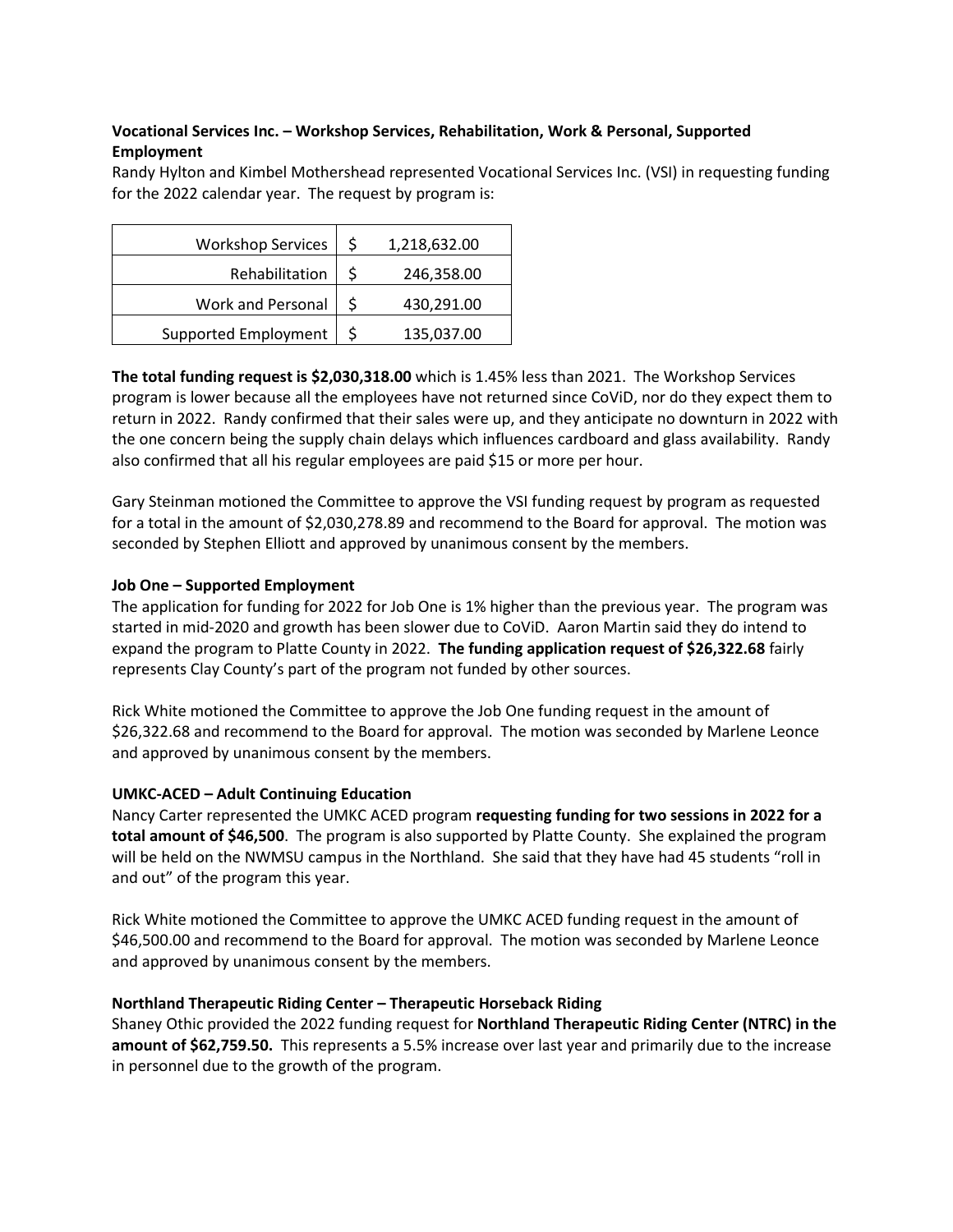Gary Steinman motioned the Committee to approve the NTRC funding request in the amount of \$62,759.50 and recommend to the Board for approval. The motion was seconded by Rick White and approved by unanimous consent by the members.

#### **Summit Future Foundations**

The request from Summit Future Foundations (SFF) was presented by Cassidi Jobe and Dan Mathews. Cassidi had previously addressed the Board and introduced the organization who is applying for funding the for first time in 2022. Cassidi explained that they are an approved vendor for the Department of Mental Health (DMH) applying for CARF certification for all their programs, the expense of which is included in their budget. Rick White explained that, even if the Board approves funding, no funds can be released until the certification is received. He explained that we could pay up to six (6) months in arrears of notice of certification.

Cassidi explained the program for which they are requesting funding is the Young Adults Connections which is for those 18 and older providing a social/recreational day program that is 100% community based and includes transportation to and from any outing. The program is open to Clay and Platte County residents, and they anticipate 25 Clay County participants in 2022. **The total funding request for Clay County is \$44,901.00.**

Rick White motioned the Committee to approve the Summit Future Foundations funding request in the amount of \$44,901.00 and recommend to the Board for approval. The motion was seconded by Marlene Leonce and approved by unanimous consent by the members.

#### **Center for the Developmentally Disabled**

The request from the Center for the Developmentally Disabled (CDD) was presented by Karrie Duke. The organization provides residential housing and support to individuals with developmental and intellectual disabilities in Jackson County with both Group Homes and ISL's. They also provide a day program and community integration. They are building a new home in Clay County which they hope to have open and occupied by January 1, 2022. The home is a duplex, ISL, in which both sides will be occupied by Clay County residents with developmental and intellectual disabilities for a total of 6 residents. **They are requesting funding for an anticipated shortfall from Medicaid in the amount of \$32,765.54 for operation of the homes**. In addition, they **are requesting a grant for an accessible van to provide transportation for all six (6) residents in the amount of \$65,000.00**. **The total funding request is \$98,165.54.** The organization is an approved provider by DMG and CARF accredited.

Rick White motioned the Committee to approve the Center for the Developmentally Disabled funding request in the amount of \$32,765.54 for residential housing support and the grant for a vehicle in the amount of \$65,000.00 and recommend to the Board for approval. The motion was seconded by Janet White and approved by unanimous consent by the members.

#### **Della Lamb / City Wide Transportation**

Laurie Brewer presented the request for Della Lamb / City Wide Transportation Service for funding the transportation to and from the Workshops and Day Hab programs and for Supported Employment. Sonja provided the Committee with a 5-year study on the cost of transportation for these programs in Clay County. She also reminded the Committee that the transportation costs are primarily fixed and are paid on a monthly allocation basis and not by ride although all that information is provided and tracked. She also reminded the Committee that any Medicaid Waiver funds received by Della Lamb are credited to DDRB and reduce the monthly obligation and transportation costs. **The total transportation costs requested for the Workshop/Day Hab transportation are \$1,076,634.01 and for Supported**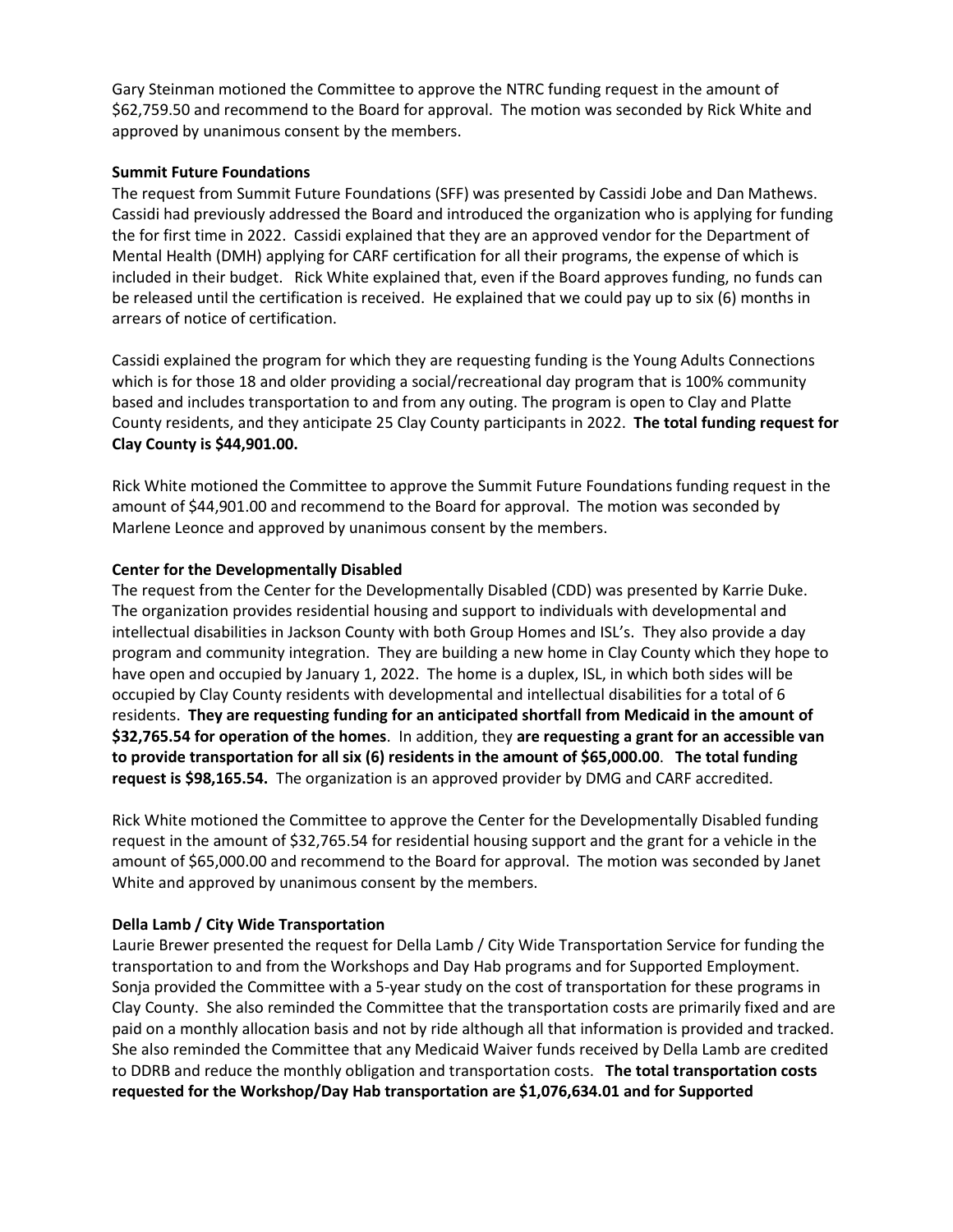**Employment in the amount of \$203,999.45**. The increase is due primarily to the increase in pay for the drivers and the increase and insurance costs and the price of fuel.

Gary Steinman motioned the Committee to approve the Della Lamb / City Wide Transportation funding request in the amount of \$1,076,634.01 for Workshop and Day Hab programs and \$203,999.45 for the Supported Employment program and recommend to the Board for approval. The motion was seconded by Janet White and approved by unanimous consent by the members.

#### **Easterseals Midwest**

Tec Chapman and Casey Melancon represented Easterseals Midwest request for funding for multiple autism programs as well as a revision of previously funded programs – Employment Support. They advised that they anticipate an increase in participation in the programs in 2022 resulting in a significant increase in funding needed for all the Autism Therapy programs. Tec provided an update on the first year of the ABA Clinic. Sonja advised that the request for funding this start up program fit within the guidelines for funding. Tec also advised that they were requesting funding this year for the Employment Program for support in job retention. **The total funding request if \$467,250.92** and noted by program as follows:

|                                                       | Total \$467,250.92 |
|-------------------------------------------------------|--------------------|
| Early Intervention Therapy                            | \$54,162.00        |
| Family Autism SupportServices   \$179,769.40          |                    |
| Family / Sibling Support Services   \$ 7,349.34       |                    |
| Employment Services/Retention Services   \$ 14,248.59 |                    |
| ABA Clinic Grant \$211,721.59                         |                    |

Rick White motioned the Committee to approve the Easterseals Midwest funding request in the total amount of \$467,250.92 allocated by program and recommend to the Board for approval. The motion was seconded by Marlene Leonce and approved by unanimous consent by the members.

#### **Life Unlimited**

Presenting the funding request for Life Unlimited, LU, were Julie Edlund, Brian Watson, Mark Bertrand, and Jim Huffman. Julie explained that the request for funding included an increase in hourly wages to \$15 for all staff. She explained that the Medicaid reimbursement rate had been increased by the State but did not achieve the \$15 per hour which is likely to be mandated by the Federal Government as the minimum wage. Sonja advised that she had worked with Brian Watson to complete the application and garner the required information the Board needed to approve the increase in funding. She advised that, from the information provided by LU, she thought this fairly reflected the unfunded amounts for each program and the Clay County portion of those programs. The application provides for detailed personnel wage information, expenses, and income as well as comparisons to the prior year. The request includes a grant of up to \$18,550 in CARF certification expenses. The request by program is as follows: